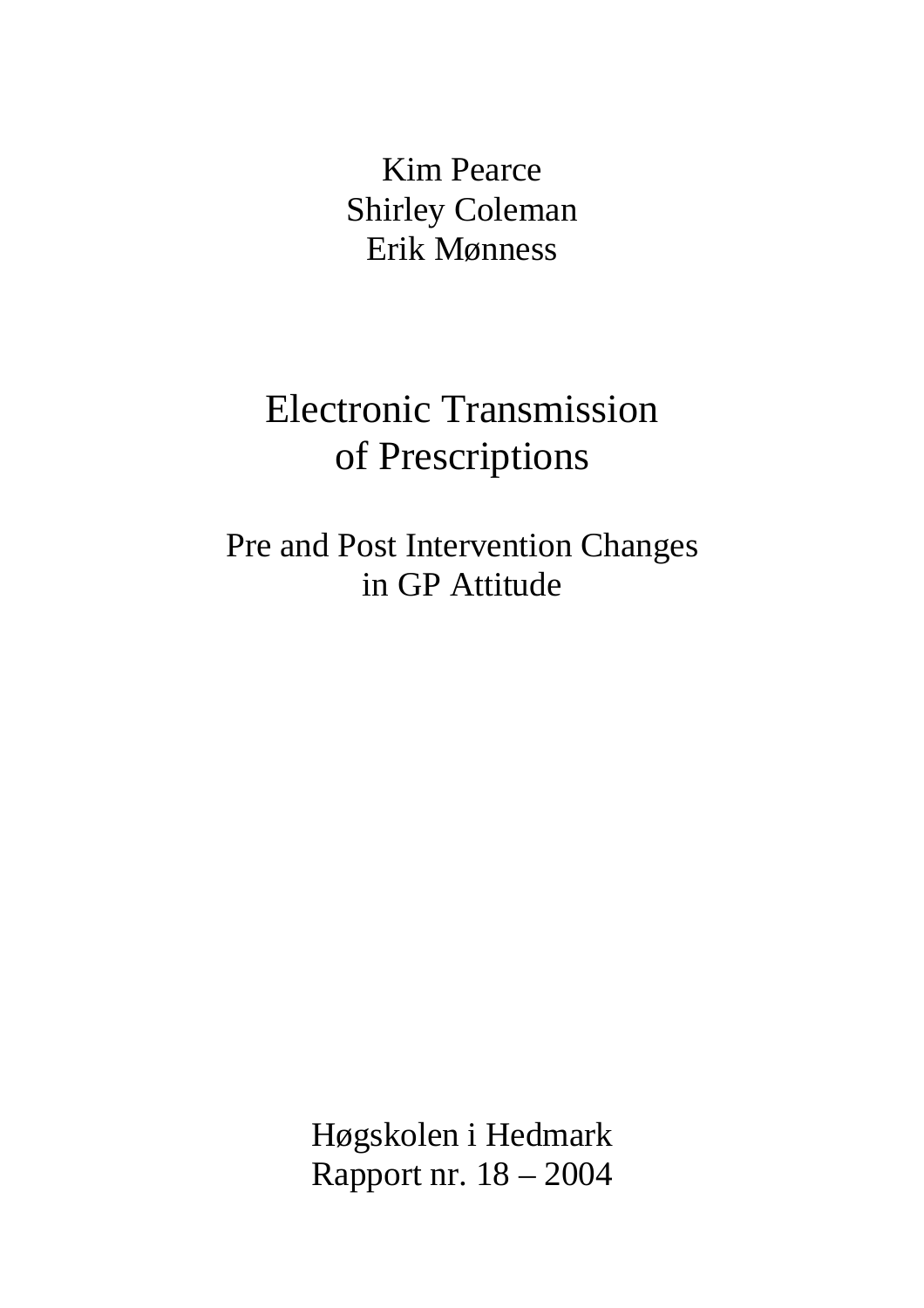Online-versjon

Utgivelsessted: Elverum

Det må ikke kopieres fra rapporten i strid med åndsverkloven og fotografiloven eller i strid med avtaler om kopiering inngått med KOPINOR, interesseorgan for rettighetshavere til åndsverk.

#### **Forfatterne er selv ansvarlige for sine konklusjoner. Innholdet gir derfor ikke nødvendigvis uttrykk for Høgskolens syn.**

I rapportserien fra Høgskolen i Hedmark publiseres FoU-arbeid og utredninger. Dette omfatter kvalifiseringsarbeid, stoff av lokal og nasjonal interesse, oppdragsvirksomhet, foreløpig publisering før publisering i vitenskapelige tidsskrift etc.

Rapporten kan bestilles ved henvendelse til Høgskolen i Hedmark. (http://www.hihm.no/)

Rapport nr. 18 - 2004 © Forfatteren/Høgskolen i Hedmark ISBN: 82-7671-421-8 ISSN: 1501-8563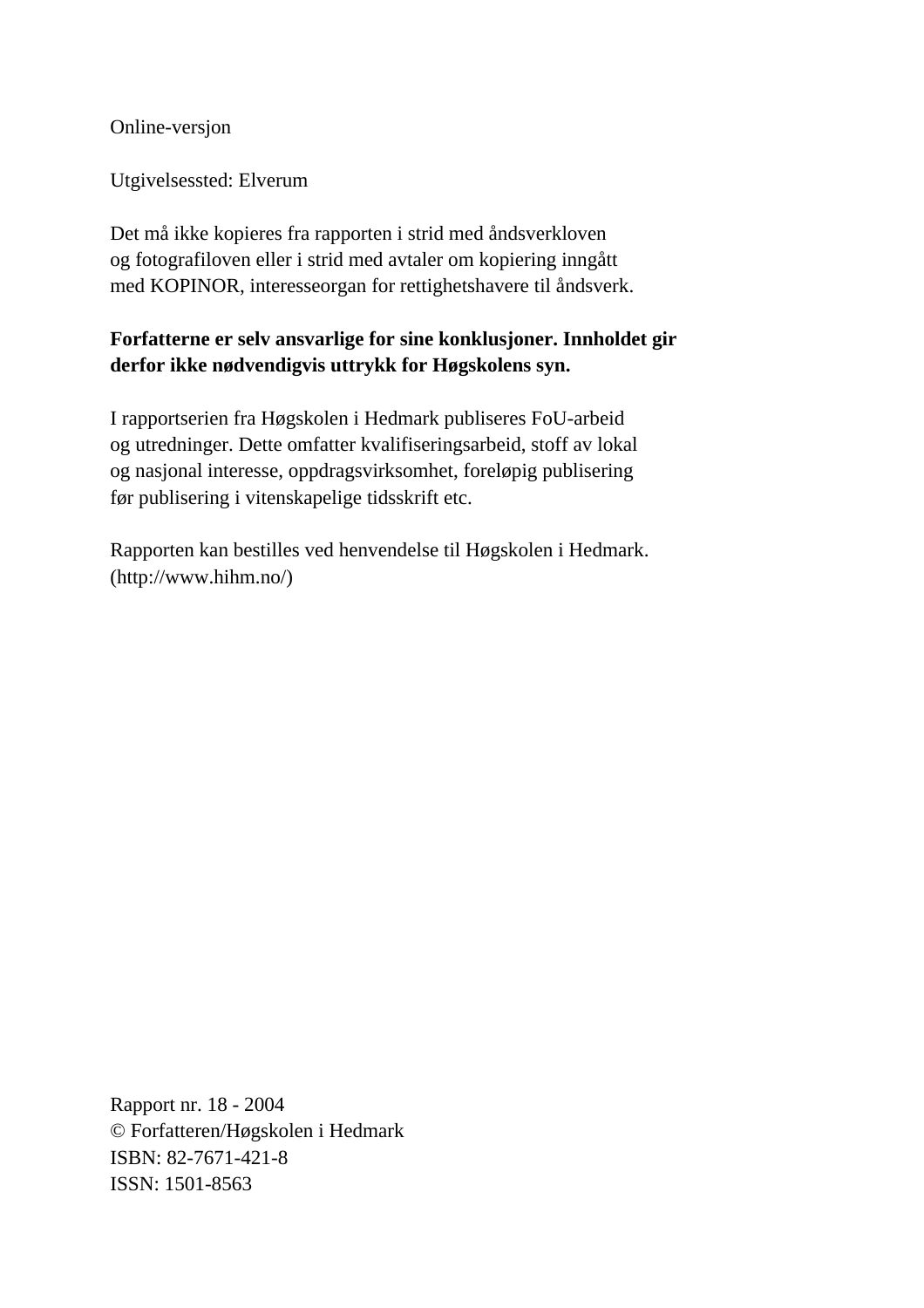

# **Hedmark University College**

**Title:** Electronic Transmission of Prescriptions: Pre and Post Intervention Changes in GP Attitude

#### **Authors:**

Kim Pearce PhD CStat, Senior Statistician Shirley Coleman PhD CStat, Principal Statistician, Acting Director Industrial Statistics Research Unit, Stephenson Building, University of Newcastle upon Tyne, UK Erik Mønness, Associate Professor

Hedmark University College, 2450, Rena, Norway, and visiting professor at Industrial Statistics Research Unit

| Number: 18 | <b>Year: 2004</b> | Pages: 17 | $\textbf{ISSBN: } 82 - 7671 - 421 - 8$<br>$\textsf{ISSN: } 1501 - 8563$ |  |
|------------|-------------------|-----------|-------------------------------------------------------------------------|--|
|------------|-------------------|-----------|-------------------------------------------------------------------------|--|

**Financed by:** Department of Health (DoH), United Kingdom

**Keywords:** Electronic Transmission of Prescriptions (ETP) general practitioners,(GP) attitudes

#### **Summary:**

The Electronic Transmission of Prescriptions (ETP) scheme has become an important part of the UK Government's plans for modernising the National Health Service<sup>1</sup> (NHS). ETP pilot schemes were implemented by three consortia during 2002 and 2003, with a view to deciding which elements of the schemes were the most effective.

Data for statistical analysis were collected after a 6 month trial period. During this time, the ETP pilots were subject to early teething problems and there were certain concerns not least of which was the increased requirement for competence in computing skills. However, after the trial period, there was a generally positive attitude toward ETP.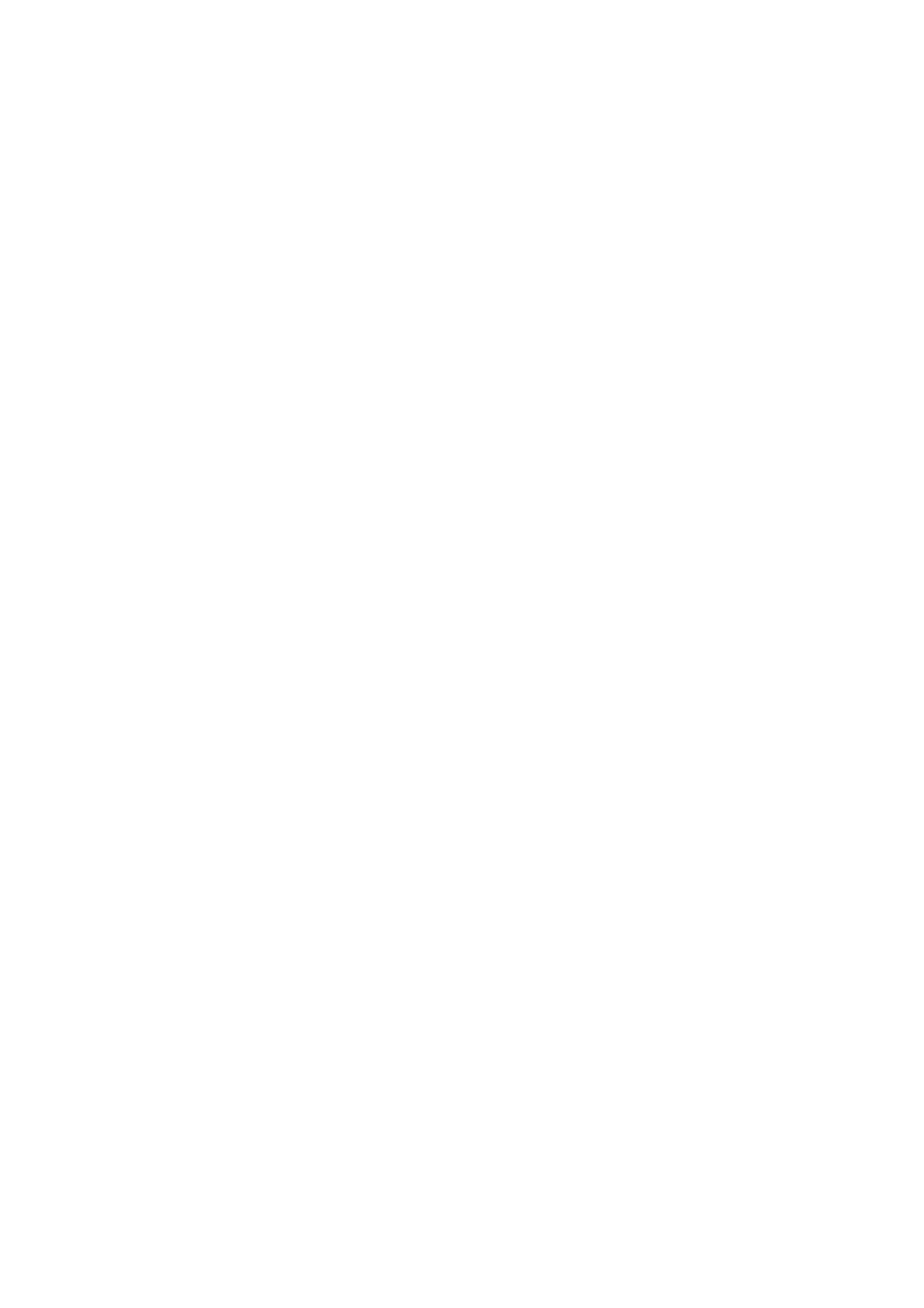

# Høgskolen i Hedmark

**Tittel:** Elektronisk overføring av resepter. Allmennpraktiserende legers holdninger før og etter brukserfaring

#### **Forfattere:**

Kim Pearce PhD CStat, Senior Statistician Shirley Coleman PhD CStat, Principal Statistician, Acting Director Industrial Statistics Research Unit, Stephenson Building, University of Newcastle upon Tyne, UK Erik Mønness, Førsteamanuensis Høgskolen i Hedmark, 2450 Rena, og visiting professor at Industrial Statistics Research Unit

| Nummer: 18 | Utgivelsesår: 2004 | Sider: 17 | $\textbf{ISBN: } 82-7671-421-8$<br>$ ISSN: 1501-8563$ |
|------------|--------------------|-----------|-------------------------------------------------------|
|------------|--------------------|-----------|-------------------------------------------------------|

**Oppdragsgiver:** Department of Health (DoH), United Kingdom

**Emneord:** Elektronisk overføring av resepter, Allmennpraktiserende leger, holdninger

#### **Sammendrag**:

Elektronisk overføring av resepter er en viktig del av britiske myndigheters planer for modernisering av helsevesenet. Pilotforsøk har blitt gjennomført i 2002 og 2003, for å teste ut egenskaper med oppleggene.

Data ble samlet inn etter en seks måneders prøveperiode. Systemet hadde barnesykdommer, og kravet til legenes kompetanse i bruk av datasystemer forutsettes økt.

Etter prøveperiode var det likevel en positiv holding til elektronisk overføring av resepter blant legene som deltok i pilotforsøket.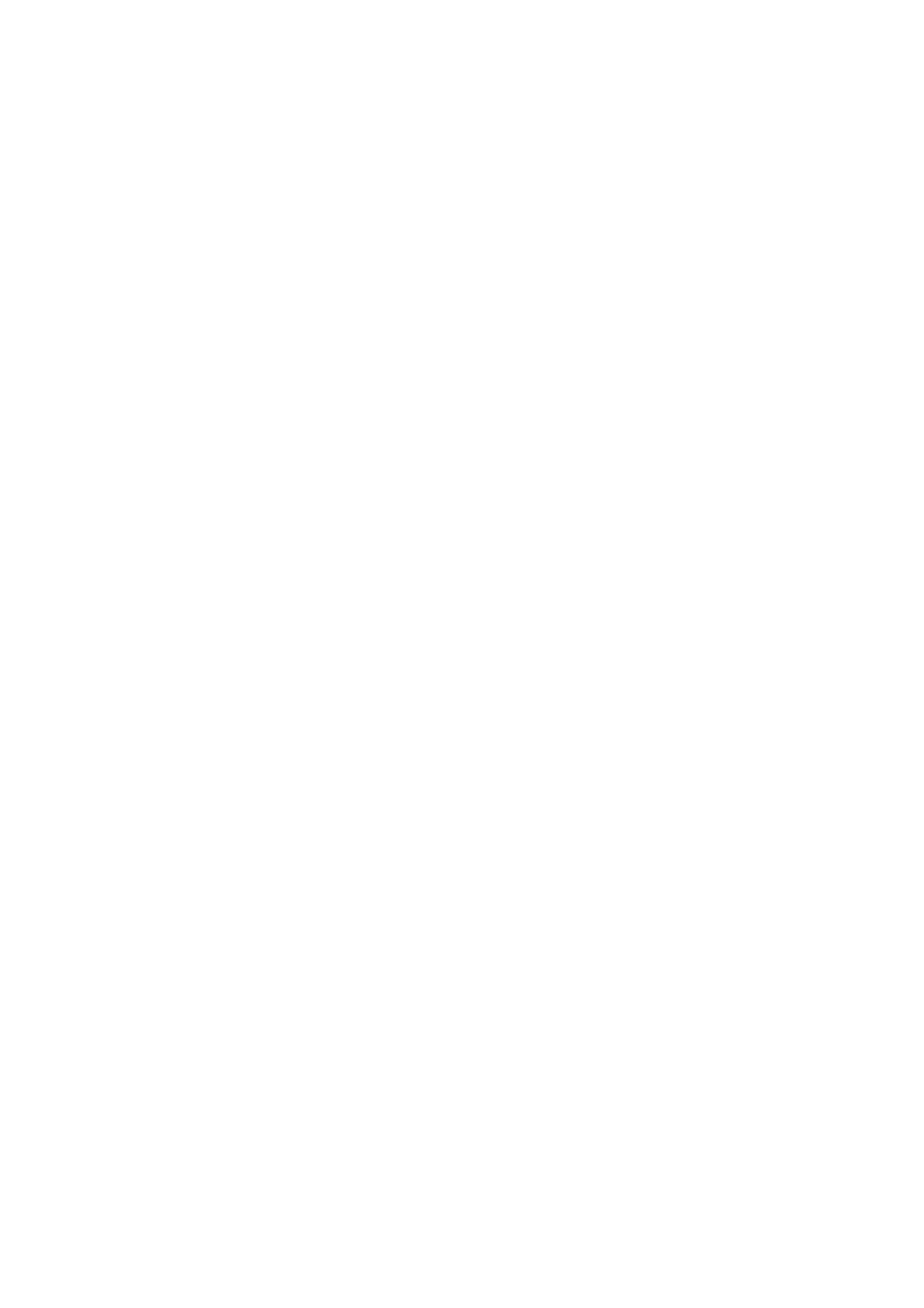#### Summary

**Introduction** The Electronic Transmission of Prescriptions (ETP) scheme has become an important part of the UK Government's plans for modernising the National Health Service<sup>1</sup> (NHS). The scheme is scheduled to be introduced by the UK Government during 2004 and means that prescriptions will pass electronically between General Practitioners (GPs), pharmacies and the Prescription Pricing Authority (PPA), eradicating paper. ETP pilot schemes were implemented by three consortia during 2002 and 2003, with a view to deciding which elements of the schemes were the most effective. Consortia were named: Pharmacy2U (P2U), Flexiscript and TransScript. As part of the evaluation, commissioned by the Department of Health (DoH), GPs participating in these pilots were questioned by mail as to their opinions both before and after the schemes took place. This paper discusses pre and post intervention attitudes and highlights areas, identified through statistical testing, where GP's views had changed.

**Method** Post-intervention data were available from 26 GPs (19 from P2U, 3 from Flexiscript and 4 from TranScript). Pre-intervention data were available from 129 GPs (54 from P2U, 36 from Flexiscript and 39 from TransScript). However, only 9 GPs who completed the post-intervention questionnaire also completed the pre-intervention questionnaire. Those who completed both post and pre intervention questionnaires came from 2 of the consortium , P2U and TransScript, with 6 out of 9 coming from one practice (P9) and only 2 coming from TransScript (practices T15 and T4). GPs' pre and post intervention attitudes to ETP were measured on a Likert scale where  $1 =$  strongly disagree,  $2 =$  disagree,  $3 =$  neither agree/disagree,  $4 = \text{agree}, 5 = \text{strongly agree}.$ 

**Conclusions** Data for statistical analysis were collected after a 6 month trial period. During this time, the ETP pilots were subject to early teething problems and there were certain concerns not least of which was the increased requirement for competence in computing skills. However, after the trial period, there was a generally positive attitude toward ETP.

**Keywords:** ETP, general practitioners, attitudes.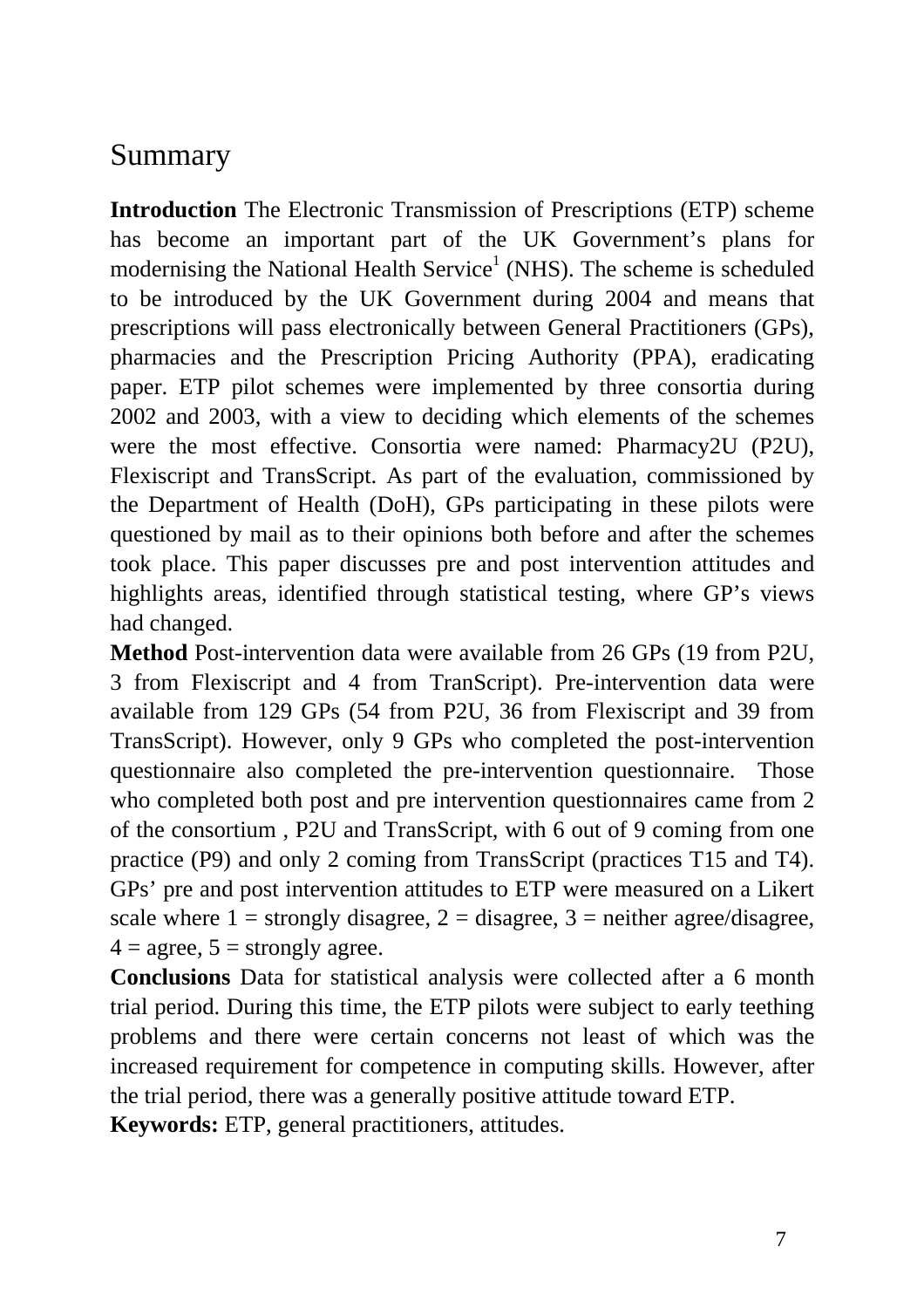#### Introduction

The implementation of ETP would mean that 500 million prescriptions would need to be processed electronically per year by the UK's National Health Service<sup>2</sup>; this far outweighs the volume currently handled by ETP in other countries.

In early June 2002 ETP trials began at three sites across the UK. Pilots officially ended on June  $30<sup>th</sup> 2003$ . GPs' opinions about ETP were collected via questionnaire both before and after a trial period of 6 months. This paper discusses statistical analyses of GP views at the pre and post intervention stages of the ETP trail and describes where there is statistical evidence of a change in opinion. The questionnaire was constructed jointly between members of the Industrial Statistics Research Unit (ISRU), colleagues at the Sowerby Centre for Health Informatics at Newcastle (SCHIN) and members of the ETP evaluation team at the Manchester School of Pharmacy (MSP).

## Pre and Post Intervention Attitudes to ETP: General Attributes

Viewing all respondents as a whole, Table 1 reports the views for the majority of GPs at the pre and post intervention stages of the ETP trial.

Overall, it is indicated that GPs regarded ETP as being potentially beneficial at the pre and post intervention stages in most areas. However, on the *negative* side, the majority of GPs agreed that ETP would increase the need for competence with computers and technology.

Interestingly, the majority of the GPs at the pre intervention stage were uncertain as to whether ETP would be a factor in the loss of community pharmacies, but after the trial, they did agree that it would be an influencing factor.

Uncertainty (i.e. neither agreement/disagreement) existed as regards their views on whether ETP would increase the number of 'Pricing Prescription Authority' (PPA) queries, improve patients' prescription compliance and diminish the potential for disciplinary action arising from prescribing errors.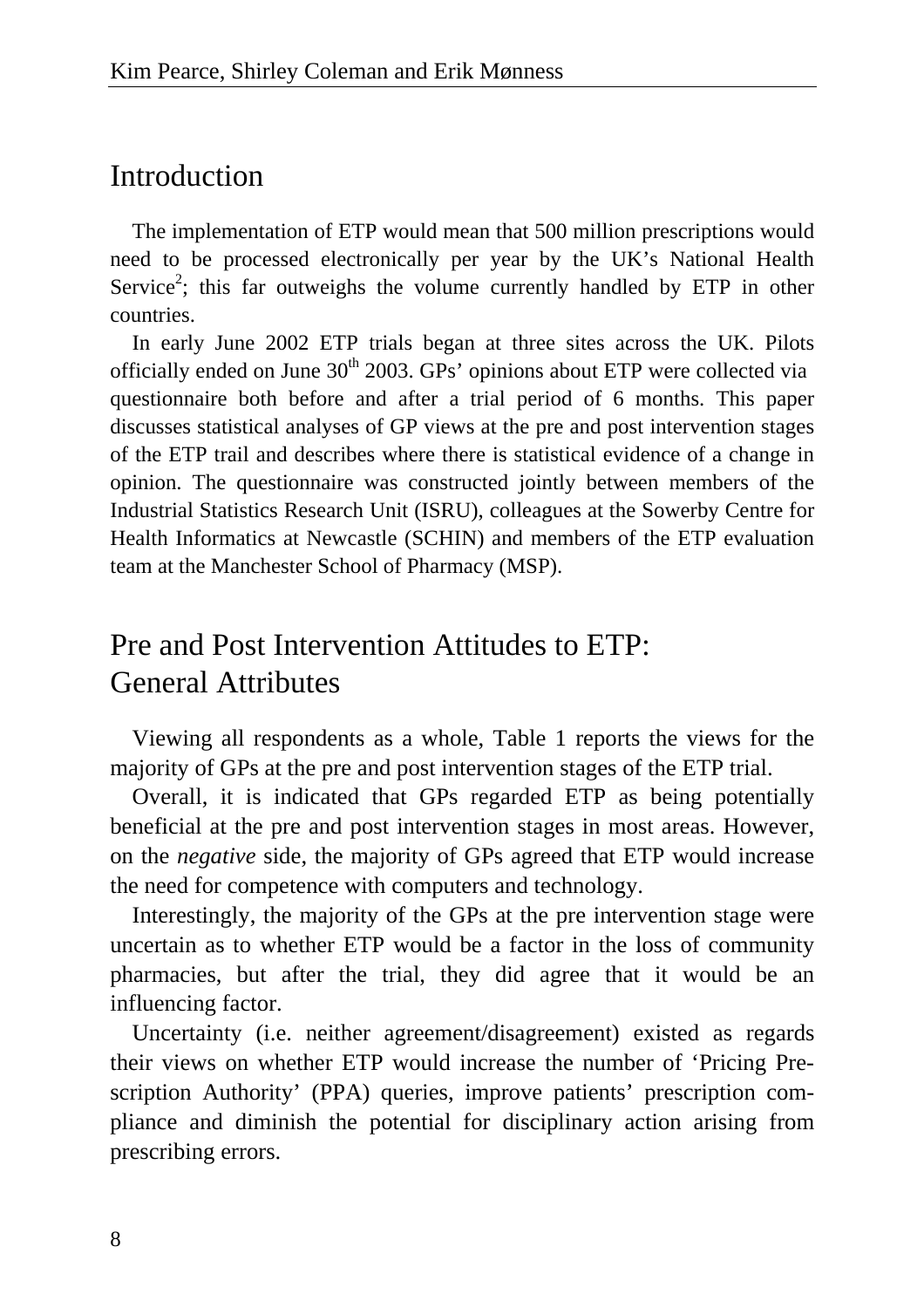On the positive side, before the trial, GPs believed ETP would increase the number of pharmacist queries about prescriptions but, after the trial, the majority of GPs' views were reversed.

## Comparison of Pre and Post Intervention Data: Paired Samples

It was our aim to establish if attitudes had changed at the pre and post intervention stages. The Sign Test<sup>3</sup> and the Wilcoxon Signed Ranks Test<sup>3</sup> were used to compare attitudes to ETP for those 9 GPs who had completed questionnaires both before and after the trial. The Sign test merely utilises information about the direction of differences within pairs; the Wilcoxon Signed Ranks Test is more powerful in that it considers the relative magnitude as well as the direction of the differences. Both tests were conducted and results compared. Due to only 9 cases being available, Monte Carlo estimates of exact significance levels (p-values) were generated for these statistics to maintain accuracy. The statistical package employed was  $SPSS<sup>4</sup>$ .

For both tests, the questions which showed a difference in response (at the 5 % level of significance) were:

- 1) I believe ETP will increase the number of pharmacist queries about prescriptions
- 2) I believe ETP will spread script authorisation throughout the day
- 3) I believe ETP will help reduce prescription fraud

The observed differences in response for this sample of 9 GPs are shown in Figure 1.

After introduction of ETP:

- Overall, GPs from P2U were less concerned that ETP will increase the number of pharmacist queries about prescriptions. Both GPs from TransScript were unchanged in their opinion as to whether ETP will increase the number of pharmacist queries.
- Overall, GPs more agreed that ETP will spread script authorisation throughout the day.
- Overall, GPs more agreed that ETP will help reduce prescription fraud.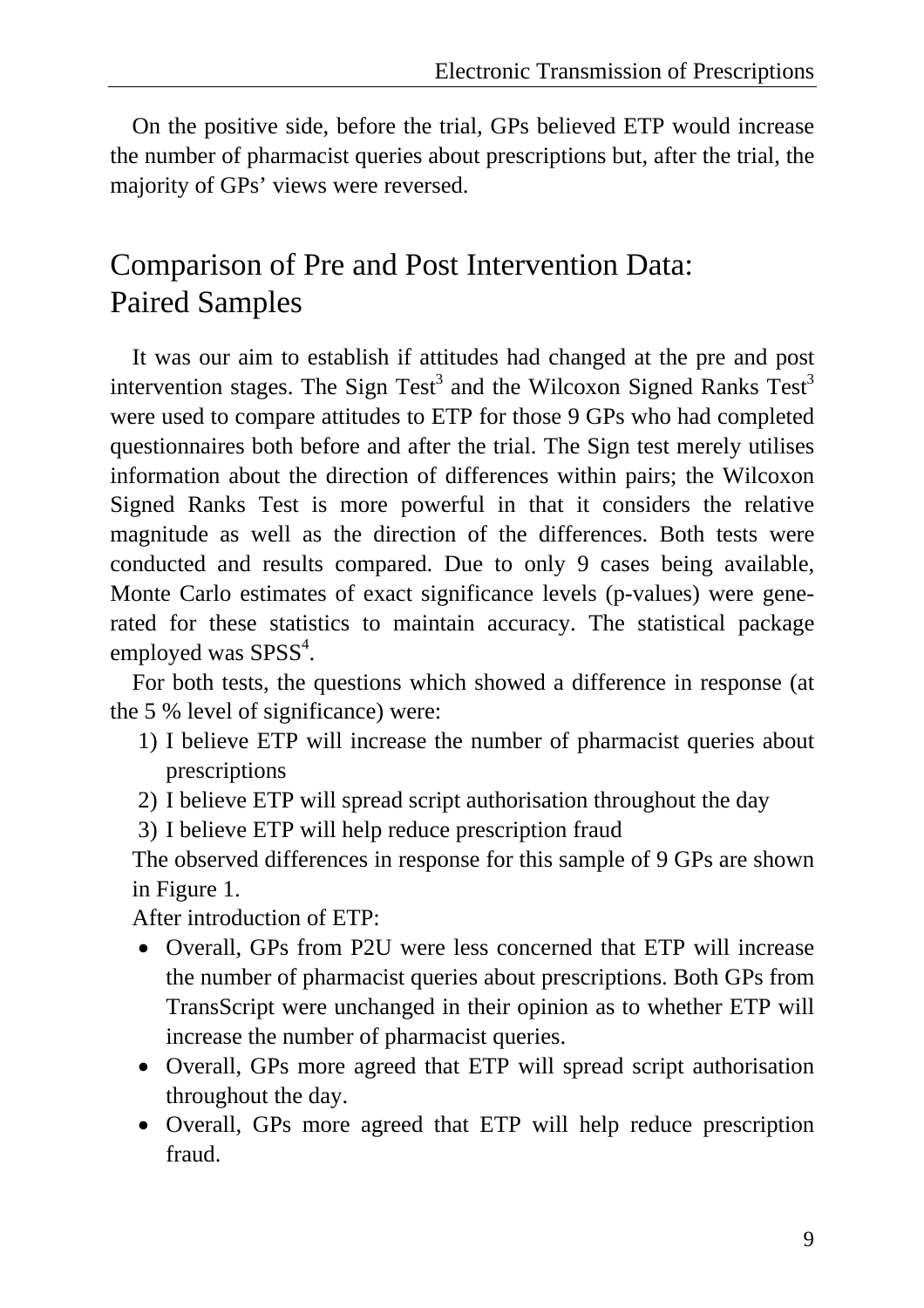## Comparison of Pre and Post Intervention Data: Independent Samples

After removal of the 9 GPs who had completed both the pre and post intervention questionnaires (and also removing one which had a missing id in the post-intervention data), the remaining pre data (120 cases) and post data (16 cases) could be viewed as two independent samples. No GPs were common to these two groups and no GP within either of the two groups had completed both questionnaires. Since only 'ordinal' measurement is present in the variables, the Mann-Whitney  $Test^3$  was appropriate to determine if the two groups were drawn from the same population i.e. to establish if pre and post intervention responses differed as regards median values. In addition, the chi-squared statistic was also employed to determine if the pre and post groups differed as regards proportions in the different response categories. Monte Carlo estimates of exact p values were again employed for these statistics to maintain accuracy.

The questions whose replies at both stages were indicated as being statistically different at the 5 % level for the Mann Whitney test and/or chisquared test are given in Figure 2. The percentages of GPs occurring in each of the response categories are given and median response values at each stage are also displayed

There is evidence of a difference in pre- and post- intervention responses for the following questions:

- 1) I believe ETP will spread script authorisation throughout the day.
	- Although the general pattern of responses in the pre and post questionnaire is the same, it is observed that, after ETP, more GPs agreed/strongly agreed that ETP would spread script authorisation throughout the day.
- 2) I believe ETP will impair GP/pharmacist relations.

Before introduction of ETP, the majority of GPs did not think that ETP would impair GP and pharmacist relations, after ETP the majority of GPs were uncertain.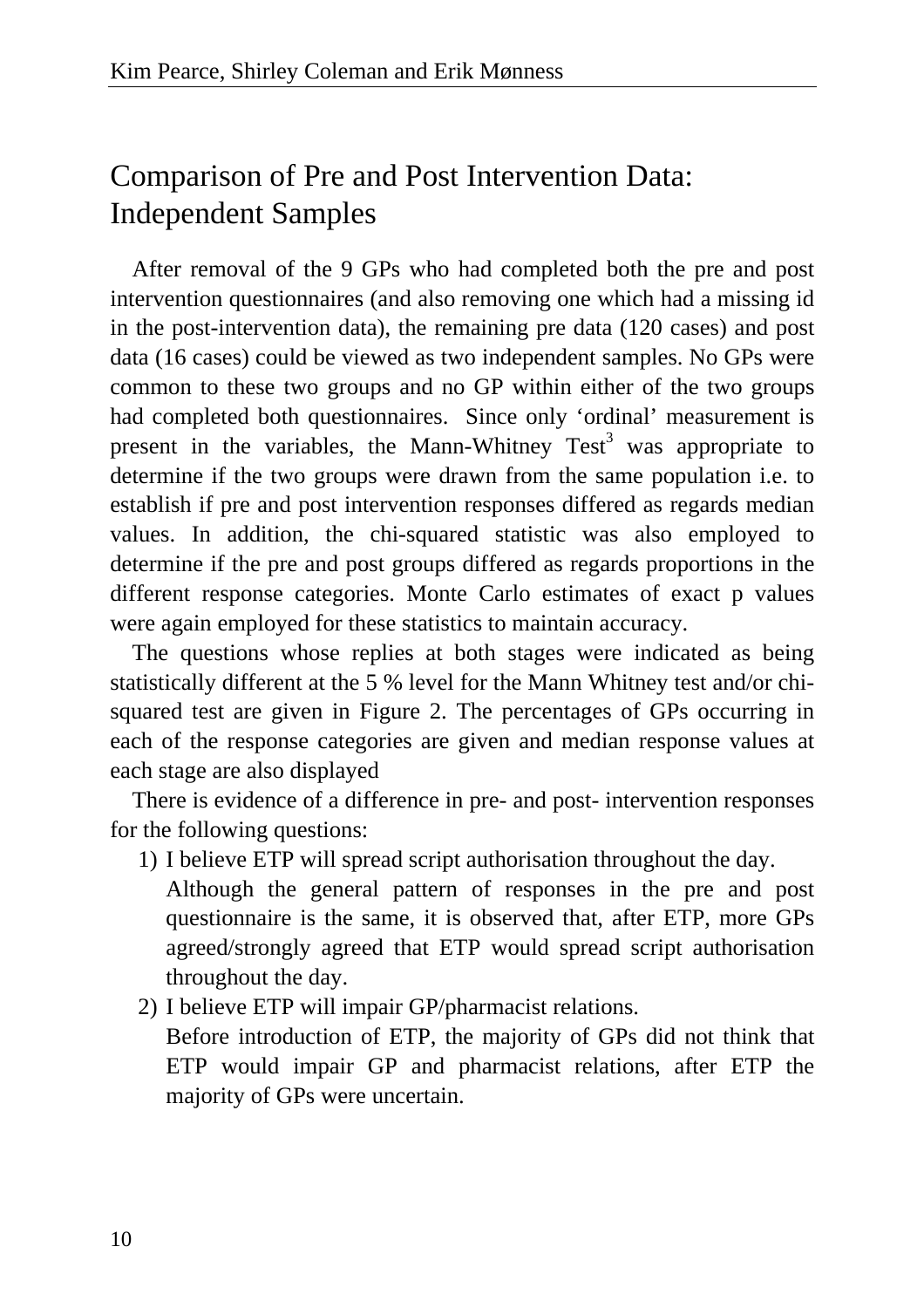3) I believe ETP will provide concerns with patients who may not want to nominate a pharmacy of their choice.

Before ETP, most GPs agreed that ETP will provide concerns with patients who may not want to nominate a pharmacy of their choice, after ETP the majority of GPs were uncertain.

- 4) I believe ETP will be secure enough to prevent breaches. Before ETP, some GPs did not think that ETP would be secure enough to prevent breaches. After ETP all of the GPs who completed the post intervention questionnaire were either uncertain or agreed that ETP would be secure enough.
- 5) I believe ETP will provide concerns about breaches of patient confidentiality. Before ETP, the majority of GPs showed concern as regards breaches in patient confidentiality. After ETP, the majority were

uncertain or disagreed that ETP would provide concerns.

- 6) I believe ETP will provide feedback on uncollected prescriptions. Before the ETP trial, the majority of GPs agreed that ETP will provide feedback on uncollected prescriptions; after the trial, the majority of GPs were uncertain. It is also worth reporting that a further question (not related to ETP attitude) was also significant. The question was
- 7) What is your level of awareness of ETP?

After the ETP trial, all GPs showed awareness. Before implementation, knowledge was sometimes lacking.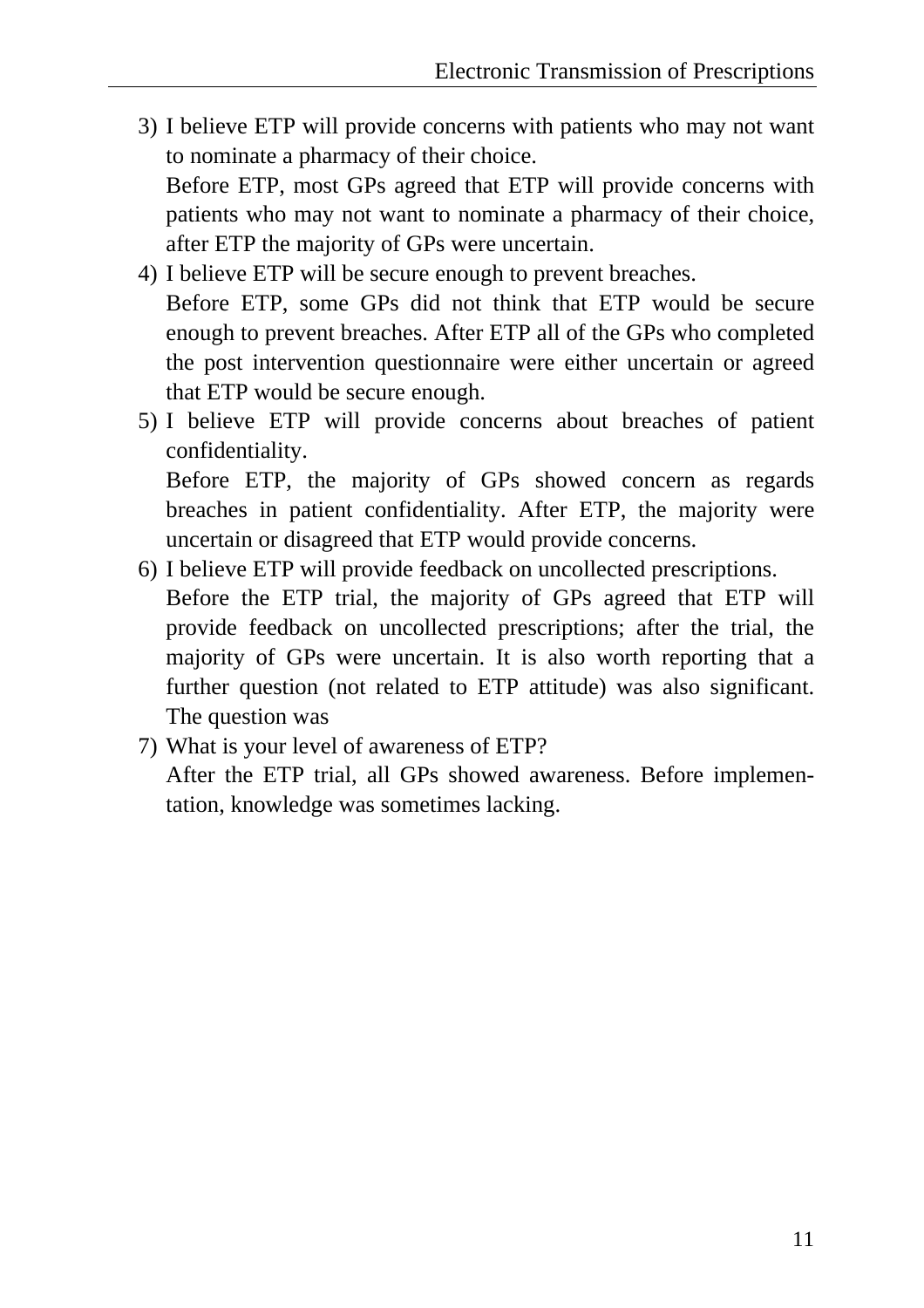### Conclusions

After implementation of the pilot schemes, ETP awareness was shown to have increased and, generally, GPs viewed ETP as being potentially beneficial. Certain areas of opinion produced a similar reaction both before and after the pilot schemes took place. On the human side, GPs felt that ETP would reduce patient ordering and waiting time for repeat prescriptions, reduce number of patient visits to surgery and increase the quality and speed of the repeat prescribing service. They did not think it would give patients less opportunity to interact with their GP or decrease the confidence of patients in repeat prescribing. At the business end, the majority of GPs felt that ETP would help move to a paperless environment, help to reduce prescription fraud, provide feedback on uncollected prescriptions and they did not think it would increase their workload or decrease their ability to monitor repeat prescribing.

On the negative side, GPs agreed that ETP would increase the need for competence in computers and technology and increase the likelihood of repeat dispensing by pharmacists.

There were, however, still areas of uncertainty which remained after the pilot schemes took place. GPs still seemed uncertain as to whether ETP would improve patients' prescription compliance and diminish the potential for disciplinary action arising from prescribing errors.

There were also areas where GPs had become uncertain. After the ETP trial, the majority of GPs seemed to be uncertain as to whether ETP would impair GP and pharmacist relations whereas at the pre intervention stage they did not think the relationship would be affected. After ETP introduction, GPs also seemed uncertain about possible patient concerns relating to pharmacy nomination, previously they felt that this *would* be a problem. On another positive note, after ETP, the majority of GPs disagreed that ETP would increase the number of pharmacy queries about prescriptions whereas before they had an opposite opinion.

For those GPs who completed both pre and post questionnaires, after the pilot scheme there was shown to be a more favourable attitude towards ETP especially in areas relating to 'pharmacist queries about pre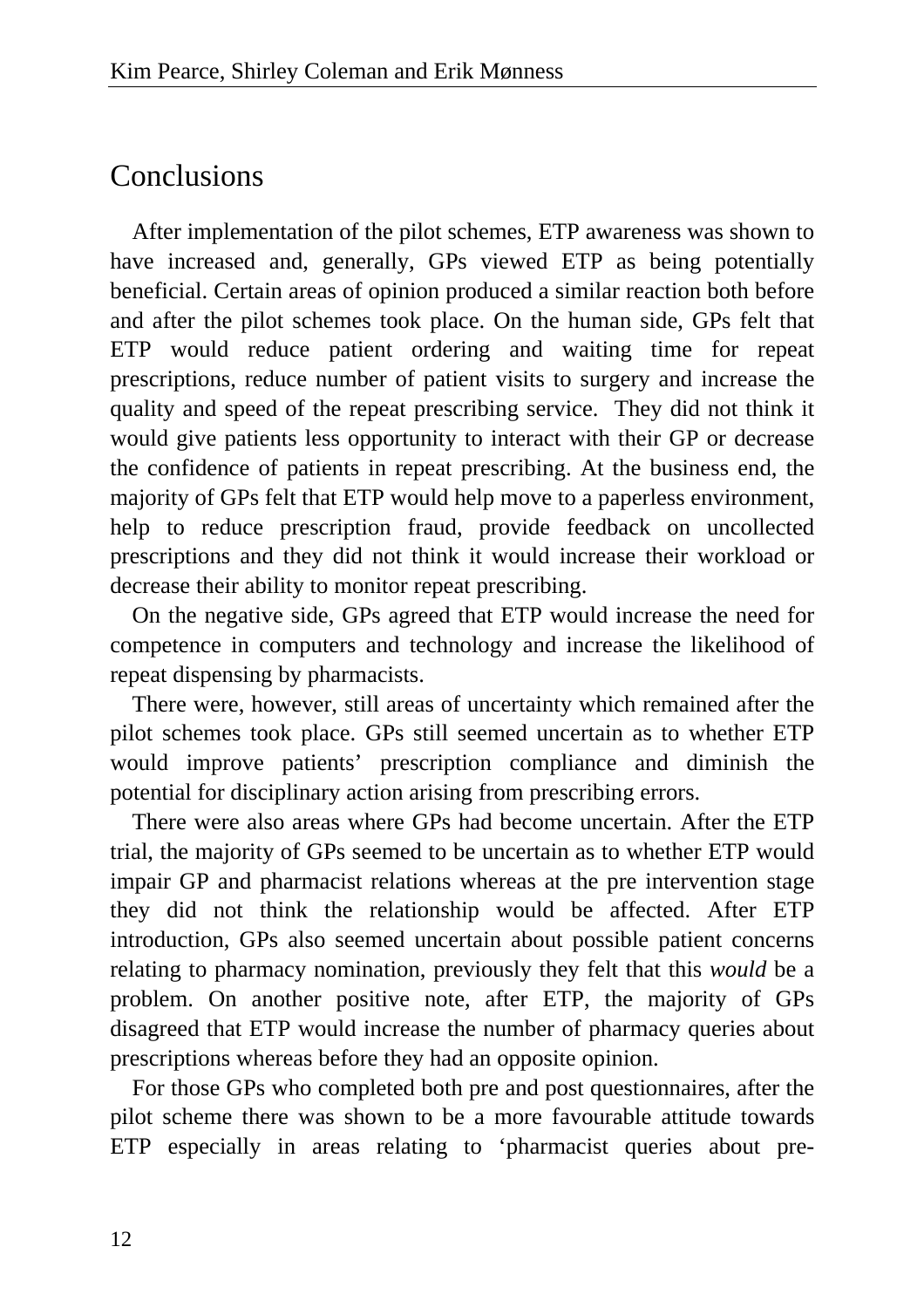scriptions', 'reduction of prescription fraud' and 'the spreading of script authorisation throughout the day'.

It must be borne in mind that at the time of post-questionnaire distribution, ETP was in its infancy. This analysis is based on data collected after the ETP pilot scheme had been running for only around 6 months. Nevertheless, the general attitude towards ETP after this time was positive.

At the end of the scheme in June 2003, over 100,000 prescribing and dispensing messages were transmitted between GPs, community pharmacies and the PPA<sup>5</sup>. The scheme had been deemed a success and had been proven to be technically viable to send and receive secure prescribing and dispensing data electronically<sup>6</sup>.

## Acknowledgements

We would like to express our gratitude to Dave Stewardson, Director of ISRU (retired) for his continuous support and inspiration during the ETP project. His dedication and vitality remain unsurpassed.

## References

- 1 Department of Health: [http://www.dh.gov.uk](http://www.dh.gov.uk/)
- 2 Mundy D P and Chadwick D W. Security issues in the electronic transmission of prescriptions. *Medical Informatics*, 2003; **28(4)**, 253-277.
- 3 Siegel S and Castellan, N J Jnr. *Nonparametric Statistics*. McGraw-Hill inc. New York, 1988.
- 4 SPSS: [http://www.spss.com](http://www.spss.com/)
- 5 PPA:<http://www.ppa.org.uk/news/etp.htm>
- 6 SCHIN: <http://www.schin.ncl.ac.uk/ETP>
- 7 Rice WR. Analysing Tables of Statistical Tests. *Evolution*, 1989; **43(1)**: 223-225.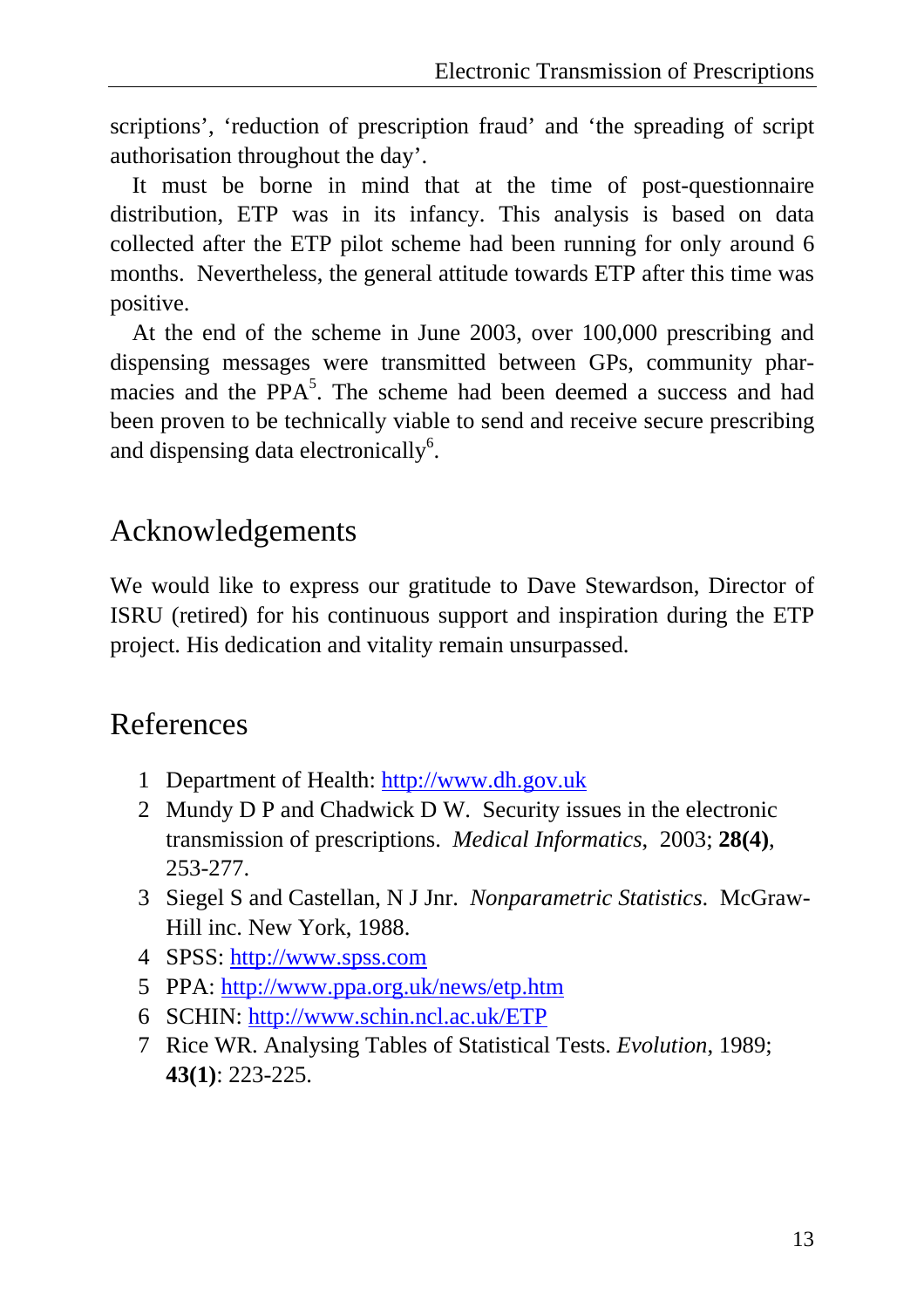|                                                                  |                 | <b>Before ETP trial</b> |                 |                         | <b>After ETP trial</b> |                 |
|------------------------------------------------------------------|-----------------|-------------------------|-----------------|-------------------------|------------------------|-----------------|
| I believe Electronic Transmission of Prescriptions will:         | <b>Strongly</b> | Neither                 | <b>Strongly</b> | <b>Strongly Neither</b> |                        | <b>Strongly</b> |
|                                                                  | disagree/agree/ |                         | agree/          | disagree/agree/         |                        | agree/          |
|                                                                  |                 | disagree disagree agree |                 | disagree disagree       |                        | agree           |
| Increase the workload of GPs.                                    |                 |                         |                 |                         |                        |                 |
| Decrease the confidence of patients in repeat prescribing.       |                 |                         |                 |                         |                        |                 |
| Increase number of prescribing errors.                           | $\bullet$       |                         |                 |                         |                        |                 |
| Decrease GPs ability to monitor repeat prescribing.              | $\bullet$       |                         |                 | $\bullet$               |                        |                 |
| Give patients less opportunity to interact with their GP.        | $\bullet$       |                         |                 | $\bullet$               |                        |                 |
| Impair GP and Pharmacist relations.                              |                 |                         |                 |                         |                        |                 |
| Provide concerns with customers who may not want to nominate a   |                 |                         |                 |                         |                        |                 |
| pharmacy of their choice.                                        |                 |                         |                 |                         |                        |                 |
| Provide concerns about breaches of patient confidentiality.      |                 |                         | $\bullet$       |                         |                        |                 |
| Increase number of pharmacist queries about prescriptions.       |                 |                         |                 |                         |                        |                 |
| Increase the likelihood of repeat dispensing by the pharmacists. |                 |                         | $\bullet$       |                         |                        |                 |
| Increase the number of PPA prescription queries.                 |                 | $\bullet$               |                 |                         | $\bullet$              |                 |
| Diminish the potential for disciplinary action arising from pre- |                 | $\bullet$               |                 |                         |                        |                 |
| scription errors.                                                |                 |                         |                 |                         |                        |                 |
| Be a factor in the loss of community pharmacies.                 |                 | $\bullet$               |                 |                         |                        |                 |
| Increase the need for competence with computers and technology.  |                 |                         | $\bullet$       |                         |                        |                 |
| Spread script authorisation throughout the day.                  |                 |                         | $\bullet$       |                         |                        |                 |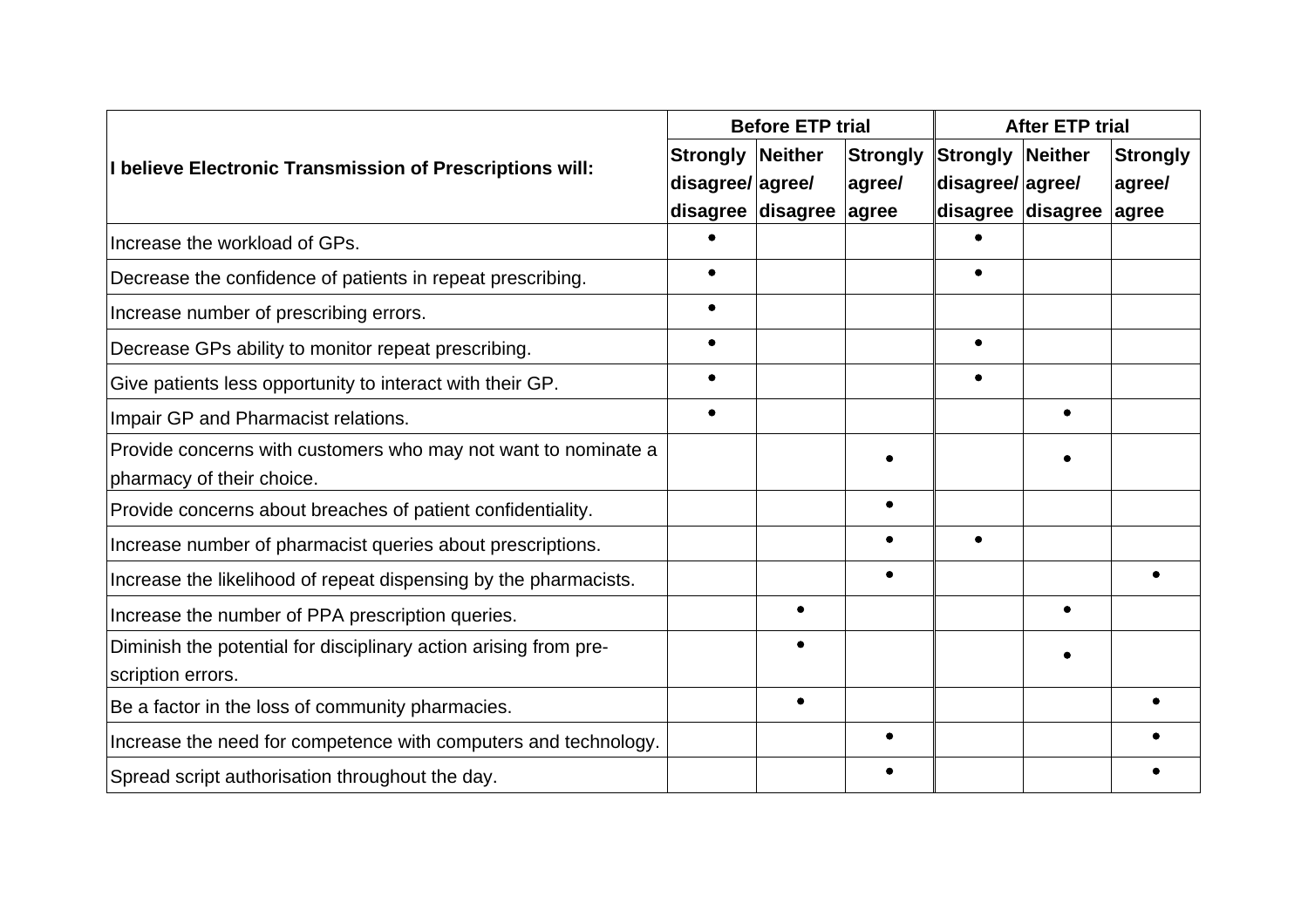|                                                          |                  | <b>Before ETP trial</b> |           |                   | <b>After ETP trial</b>            |          |  |
|----------------------------------------------------------|------------------|-------------------------|-----------|-------------------|-----------------------------------|----------|--|
| I believe Electronic Transmission of Prescriptions will: | <b>Strongly</b>  | Neither                 | Strongly  | <b>Strongly</b>   |                                   | Strongly |  |
|                                                          | disagree/ agree/ |                         | agree/    | disagree/agree/   |                                   | agree/   |  |
|                                                          |                  | disagree disagree       | agree     | disagree disagree | Neither<br>$\bullet$<br>$\bullet$ | agree    |  |
| Help move to a paperless environment.                    |                  |                         |           |                   |                                   |          |  |
| Reduce patient ordering time for repeat prescriptions.   |                  |                         | $\bullet$ |                   |                                   |          |  |
| Reduce the number of patient visits to surgery.          |                  |                         | $\bullet$ |                   |                                   |          |  |
| Reduce patient waiting time for repeat prescriptions.    |                  |                         | $\bullet$ |                   |                                   |          |  |
| Help to reduce prescription fraud.                       |                  |                         | $\bullet$ |                   |                                   |          |  |
| Increase the quality of repeat prescribing services.     |                  |                         | $\bullet$ |                   |                                   |          |  |
| Provide feedback on 'uncollected' prescriptions.         |                  |                         |           |                   |                                   |          |  |
| Speed up the repeat prescribing process.                 |                  |                         | $\bullet$ |                   |                                   |          |  |
| Reduce errors in the repeat prescribing process.         |                  |                         | $\bullet$ |                   |                                   |          |  |
| Improve medication management repeat prescribing.        |                  |                         | $\bullet$ |                   |                                   |          |  |
| Be secure enough to prevent breaches.                    |                  | $\bullet$               |           |                   |                                   |          |  |
| Improve patient's prescription compliance.               |                  | $\bullet$               |           |                   |                                   |          |  |

**Table 1** Views for the majority of GPs at the pre and post intervention stages of the ETP trial Note: : Questions which show no opinion did not have a predominant category for the majority of responses.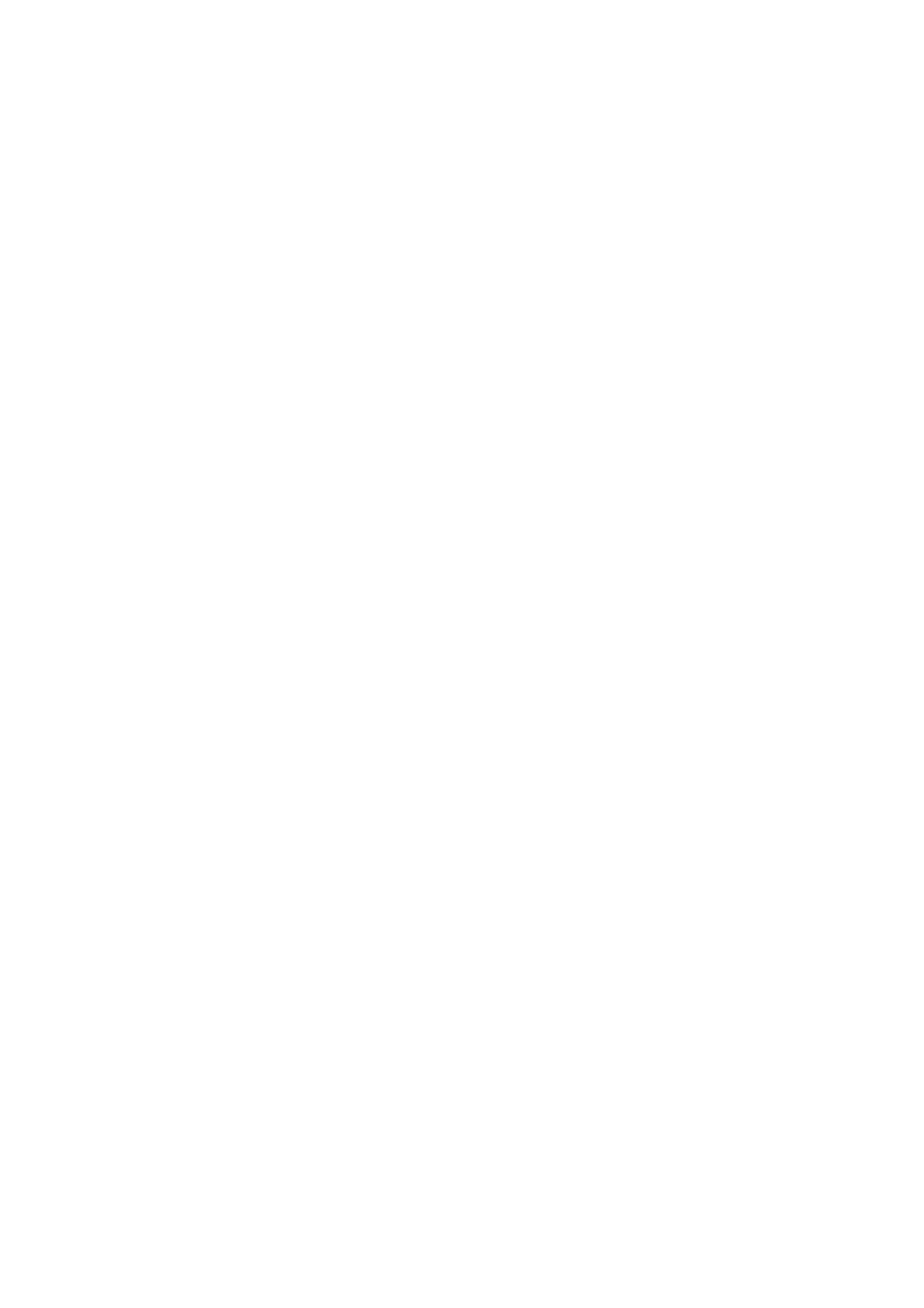



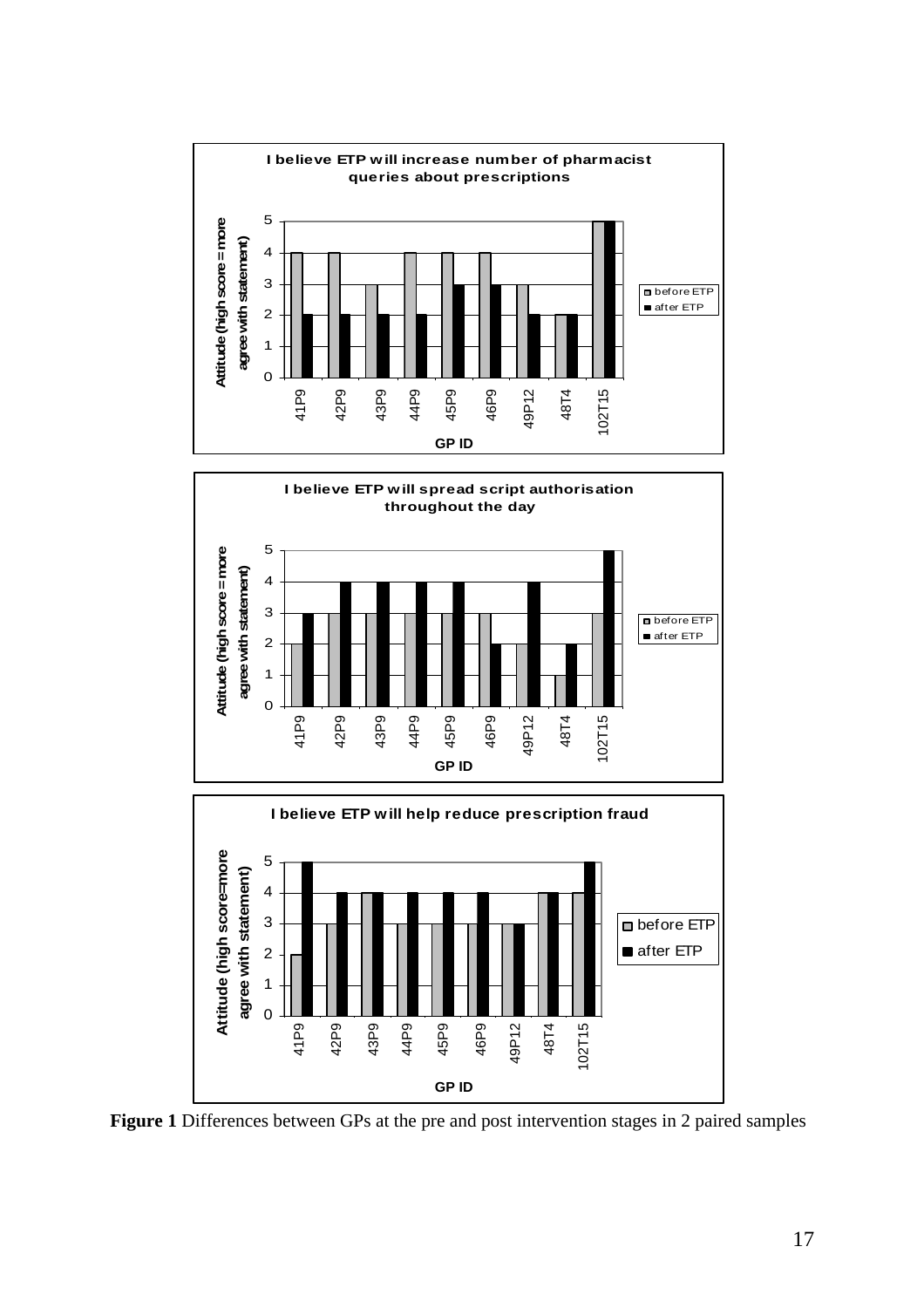**Figure 2** Differences between GPs at the pre and post intervention stages in 2 independent samples

C.S.=Chi-squared Test; M.W.= Mann Whitney Test

**I believe**

NS=not significant at the 5% level ; \*=significant at 'table-wide' 0.05 level after adjustment for multiple comparisons7.

Before ETP After ETP C.S. M.W

| I believe               |                                  | <b>Before ETP</b>          | After ETP       | C.S.      | M.W       | I believe                   |                           | E              |
|-------------------------|----------------------------------|----------------------------|-----------------|-----------|-----------|-----------------------------|---------------------------|----------------|
| that ETP<br>will spread | Median<br>Category               | Neither agree/<br>disagree | Agree           | P values  |           | that ETP<br>will impair     | Median<br>Category        | Е              |
| script<br>authorisati   |                                  | n<br>(%)                   | n<br>$(\% )$    | 0.00<br>6 | 0.04<br>5 | <b>GP</b> and<br>pharmacist |                           | n              |
| on.<br>throughout       | Strongly<br>Disagree             | 2<br>$(1.7\%)$             | (6.3%)          |           |           | relations                   | Strongly<br>Disagree      |                |
| the day                 | <b>Disagree</b>                  | 25<br>$(21.0\%)$           | 0<br>$(0.0\%)$  |           |           |                             | <b>Disagree</b>           | 8              |
|                         | <b>Neither</b><br>agree/disagree | 40<br>(33.6%)              | 5<br>(31.3%)    |           |           |                             | Neither<br>agree/disagree | 2              |
|                         | Agree                            | 50<br>$(42.0\%)$           | $(43.8\%)$      |           |           |                             | Agree                     | $\overline{c}$ |
|                         | <b>Strongly Agree</b>            | $\mathcal{P}$<br>$(1.7\%)$ | 3<br>$(18.8\%)$ |           |           |                             | <b>Strongly Agree</b>     |                |
|                         | Total                            | 119<br>$(100\%)$           | 16<br>$(100\%)$ |           |           |                             | Total                     |                |

| M.W        | I believe                   |                                  | <b>Before ETP</b>         | After ETP                  | C.S.                | M.W.     |
|------------|-----------------------------|----------------------------------|---------------------------|----------------------------|---------------------|----------|
|            | that ETP<br>will impair     | Median<br>Category               | <b>Disagree</b>           | Neither agree/<br>disagree | P values            |          |
| 0.04<br>5. | <b>GP</b> and<br>pharmacist |                                  | n<br>$(\% )$              | n<br>(%)                   | < 0.0005<br>$\star$ | < 0.0005 |
|            | relations                   | Strongly<br>Disagree             | 13<br>$(10.8\%)$          | (6.3%)                     |                     |          |
|            |                             | Disagree                         | 83<br>(69.2%)             | $\overline{2}$<br>(12.5%)  |                     |          |
|            |                             | <b>Neither</b><br>agree/disagree | 21<br>(17.5%)             | 9<br>(56.3%)               |                     |          |
|            |                             | Agree                            | 2<br>(1.7%)               | 4<br>$(25.0\%)$            |                     |          |
|            |                             | <b>Strongly Agree</b>            | $(0.8\%)$                 | 0<br>$(0.0\%)$             |                     |          |
|            |                             | Total                            | 120<br>$(100\%)$          | 16<br>(100%)               |                     |          |
|            |                             |                                  |                           |                            |                     |          |
| M.W        | I believe<br>that ETP       |                                  | <b>Before ETP</b>         | After ETP                  | C.S.                | M.W.     |
|            | will be                     | Median<br>Category               | Neither agree/<br>aanneen | Agree                      | P values            |          |

| that ETP<br>will<br>provide | Median<br>category          | Agree            | Neither agree/<br>disagree | P values  |      |
|-----------------------------|-----------------------------|------------------|----------------------------|-----------|------|
| concerns                    |                             | n<br>(%)         | n<br>(%)                   | 0.00<br>2 | 0.00 |
| with                        | Strongly                    | 0                | 0                          |           |      |
| customers<br>who may        | Disagree<br><b>Disagree</b> | $(0.0\%)$<br>10  | $(0.0\%)$                  |           |      |
| not want to                 | <b>Neither</b>              | $(8.5\%)$        | (6.3%)                     |           |      |
| nominate a<br>pharmacy      | agree/disagree              | 26<br>(22.0%)    | 11<br>(68.8%)              |           |      |
| of their                    | Agree                       | 69<br>(58.5%)    | 4<br>$(25.0\%)$            |           |      |
| choice                      | <b>Strongly Agree</b>       | 13<br>$(11.0\%)$ | O<br>$(0.0\%)$             |           |      |
|                             | Total                       | 118<br>(100%)    | 16<br>(100%)               |           |      |

| I believe       |                 | Belore ETH     | Alter E I P | ಲ.ಎ.      | IVI.VV. |
|-----------------|-----------------|----------------|-------------|-----------|---------|
| that ETP        |                 |                |             |           |         |
| will be         | Median          | Neither agree/ | Agree       | P values  |         |
|                 | Category        | disagree       |             |           |         |
| secure          |                 | n              | n           | <b>NS</b> | 0.027   |
| enough to       |                 | (%)            | (%)         |           |         |
| prevent         | Strongly        |                |             |           |         |
| <b>breaches</b> | Disagree        | $(0.8\%)$      | $(0.0\%)$   |           |         |
|                 | <b>Disagree</b> | 24             | O           |           |         |
|                 |                 | $(20.2\%)$     | $(0.0\%)$   |           |         |
|                 | Neither         | 54             |             |           |         |
|                 | agree/disagree  | $(45.4\%)$     | $(43.8\%)$  |           |         |
|                 | Agree           | 39             | 9           |           |         |
|                 |                 | (32.8%)        | (56.3%)     |           |         |
|                 | Strongly Agree  |                |             |           |         |
|                 |                 | $(0.8\%)$      | $(0.0\%)$   |           |         |
|                 | Total           | 119            | 16          |           |         |
|                 |                 | $100\%$        | (100%)      |           |         |
|                 |                 |                |             |           |         |